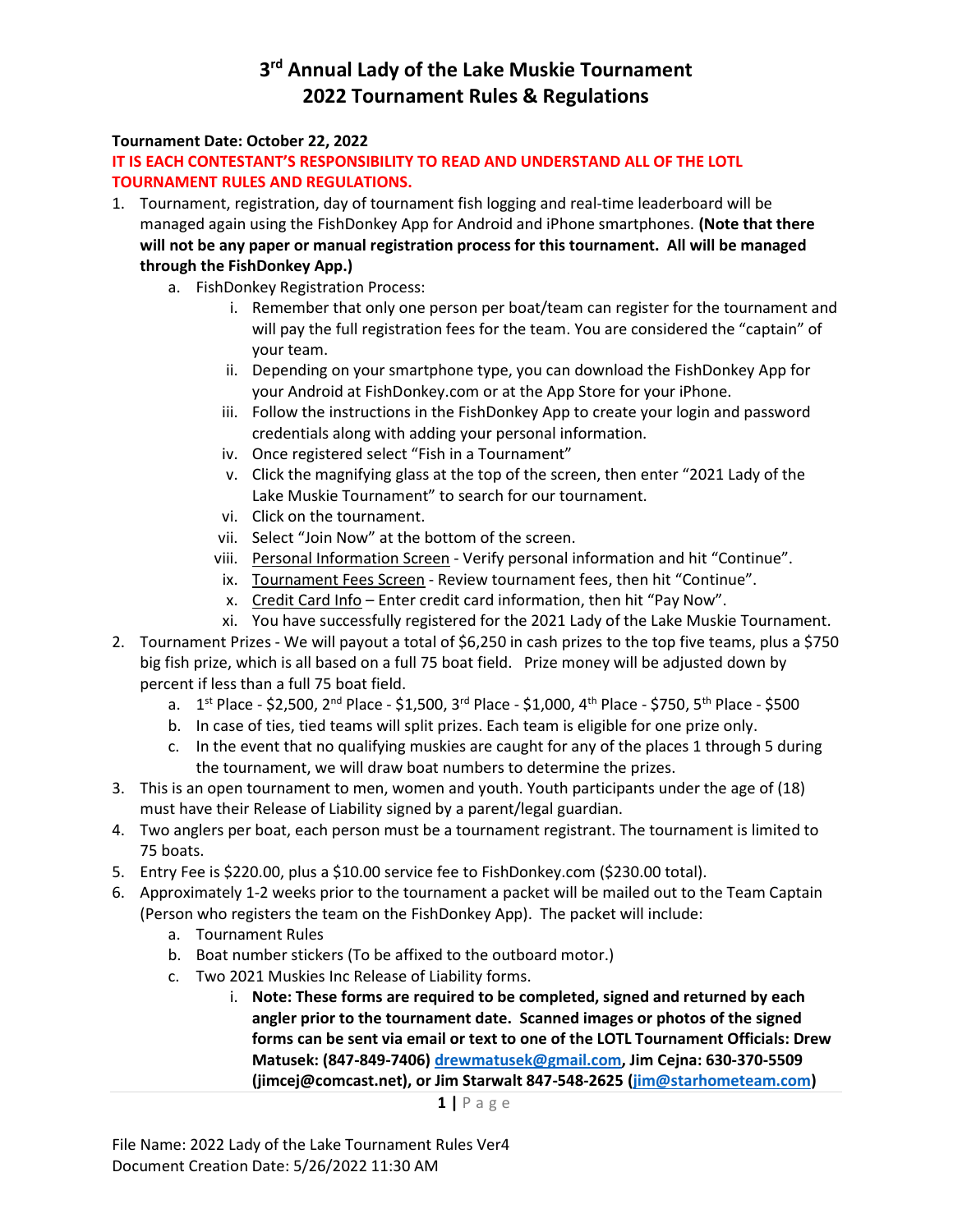# 3<sup>rd</sup> Annual Lady of the Lake Muskie Tournament 2022 Tournament Rules & Regulations

- d. Tournament awards dinner information.
- e. Lake Geneva Lake Map. (The map will identify the pre-tournament staging area and take off location.)
- f. Tournament angler's invasive species prevention rules from the Wisconsin DNR.
- 7. Any request for entry fee refund must be received prior to September 30, 2022.
- 8. BOAT NUMBER ASSIGNMENTS: Starting positions will be assigned in the order of registration on the FishDonkey App. Starting positions will also be posted on the Chicagoland Muskie Hunters website (www.chicagolandmuskiehunters.org) from time to time as they are received.
- 9. NO LIVE OR DEAD NATURAL BAIT CAN BE USED DURING THE TOURNAMENT.
- 10. Motor trolling is permitted for this tournament. The maximum number of rods allowed per angler when motor trolling will be governed by the current Wisconsin DNR regulations for motor trolling on Lake Geneva.
- 11. Tournament waters include all of the contiguous waters of Lake Geneva.
- 12. Entrants are responsible for all launch fees.
- 13. All USCG, Wisconsin Department of Natural Resources safety regulations apply. Tournament participants are strongly encouraged to wear a Personal Flotation Device (PFD) and use the appropriate motor kill switches while operating their large outboards (except when trolling).
- 14. Tournament Fishing Hours: 7:30 am to 4:00 pm
- 15. The Williams Bay Public Launch will be the central staging and tournament take off point. For safety reasons all of Williams Bay starting at Conference Point and Cedar Point north up to the Williams Bay Public Launch will be considered "NO WAKE" for all tournament boats during pre-staging, tournament start and ease out. (The "No Wake" period will end at 7:45 AM.) Participants must have starting numbers affixed to motors, and will be released based on boat number.
	- a. FAILURE TO COMPLY WITH THE "NO WAKE START" RULE WILL RESULT IN IMMEDIATE DISQUALIFICATION, NO EXCEPTIONS.
- 16. At the tournament start a live well check will be completed as participants pass by the take-off point officials. All boat compartment lids must be open for inspection.
- 17. Fish must be hooked and played by one person and only that person may enter the fish in the contest. Assistance with landing fish is permitted.
- 18. This will be a Catch, Photo and Release (CPR) tournament for all caught Muskies 30" or longer. The FishDonkey App will be used to record and verify all caught Muskies. Winners will be determined by total combined inches per boat/team. VERY IMPORTANT: THE ONLY WAY TO ENTER A FISH IS BY DOING IT WHILE IN THE FISHDONKEY APP. AS PART OF THE ANTI-CHEATING TECHNOLOGY, YOU CANNOT UPLOAD OR TRANSFER PHOTOS/VIDEOS FROM YOUR SMARTPHONES PHOTO ALBUM INTO THE FISHDONKEY APP. IT DOES NOT CONTAIN OR ALLOW PHOTO UPLOAD FUNCTIONALITY.
- 19. To enter a fish:
	- a. Start the FishDonkey App on your smartphone
	- b. Select the "2022 Lady of the Lake Muskie Tournament"
	- c. Select the blue "ENTER A FISH" button.
	- d. The first time you go to enter a fish in the app, an instructions page comes up.
	- e. Select "OK"
	- f. Using the yellow camera icon take two photos:
		- i. A Bump board photo that clearly shows the nose of the fish touching the end of the bump board and the tail measurement will be required. Pinching of the tail is recommended to obtain the maximum length.